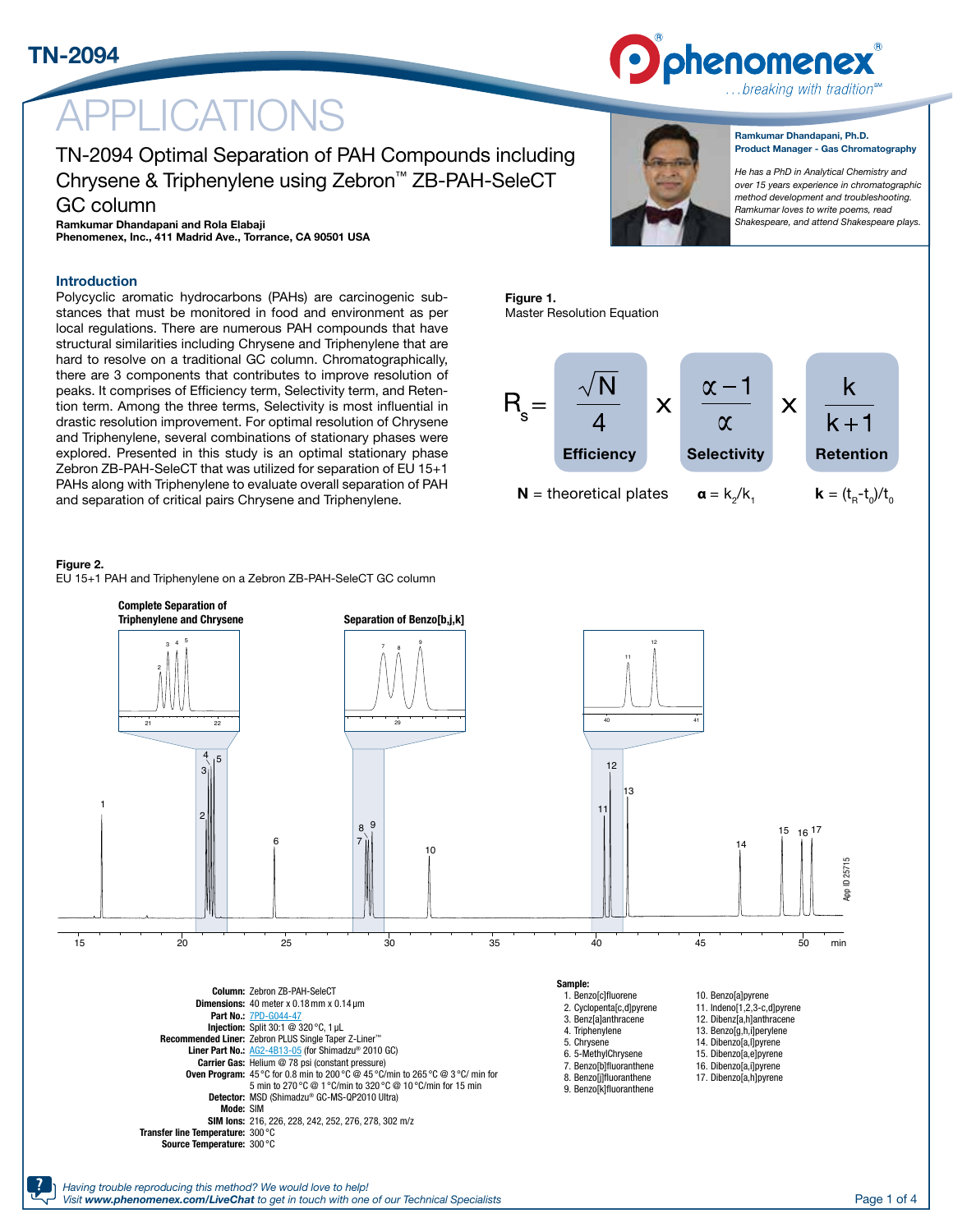



#### Figure 3.

EU 15+1 PAH on a Zebron ZB-PAH-EU GC column



Column: Zebron ZB-PAH-EU Dimensions: 30 meter x 0.25mm x 0.20 µm Part No.: [7HG-G043-10](http://www.phenomenex.com/products/part/7HG-G043-10?utm_campaign=digital_collateral&utm_source=TN-2094&utm_medium=url&utm_content=partnumber) Injection: Split 5:1 @ 330 °C, 1 μL Recommended Liner: Zebron PLUS Single Taper Z-Liner™<br>Liner Part No.: <u>AG2-4B13-05</u> (for Shimadzu® 2010 GC)<br>Carrier Gas: Helium @ 24 psi (constant pressure) **Oven Program:** 45 °C for 0.8 min to 200 °C @ 45 °C/min to 226 °C @ 3 °C/min for 0 min to 320 °C @ 10 °C/min for 20 min Detector: MSD, 50-500 m/z Transfer line Temperature: 300 °C Source Temperature: 300 °C

#### Sample:

- 
- 1. Benzo[c]fluorene 2. Benz[a]anthracene 3. Cyclopenta[c,d]pyrene
- 4. Chrysene
- 5. 5-MethylChrysene
- 6. Benzo[b]fluoranthene
- 
- 7. Benzo[k]fluoranthene 8. Benzo[j]fluoranthene 9. Benzo[a]pyrene 10. Indeno[1,2,3-cd]pyrene
- 
- 11. Dibenz[a,h]anthracene
- 12. Benzo[g,h,i]perylene
- 13. Dibenzo[a,l]pyrene
- 14. Dibenzo[a,e]pyrene 15. Dibenzo[a,i]pyrene 16. Dibenzo[a,h]pyrene
- 
-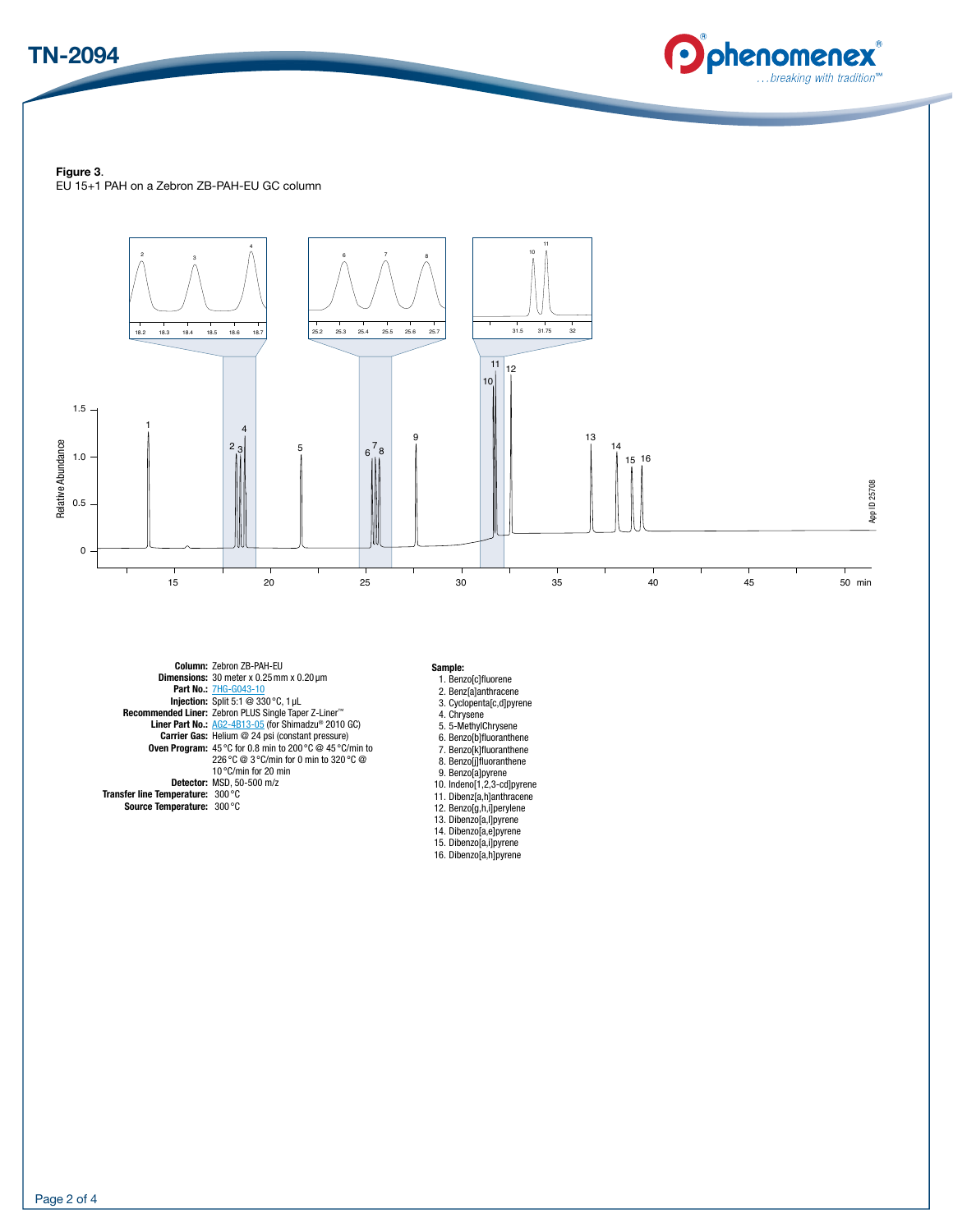



#### Figure 4.

Comparison of Analysis of EU 15+1 PAHs and Triphenylene